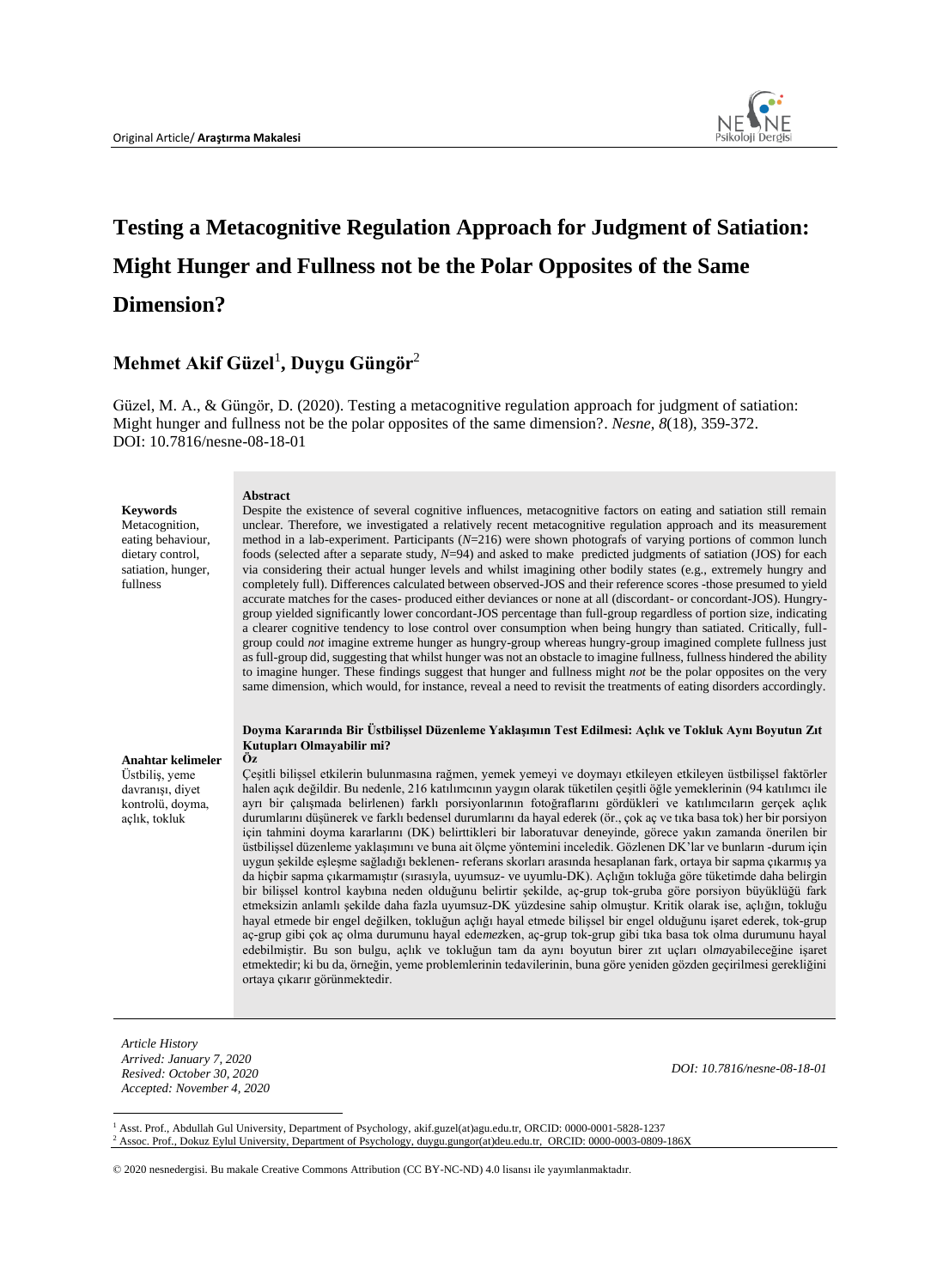Making a judgment on the expected or actual satiation level of consuming a particular food is neither a trivial nor an arbitrary one. Quite the contrary, judgments of satiation can readily indicate how one's eating regulation is governed (e.g., Brunstrom et al., 2011; Galak et al., 2014; Green & Blundell, 1996; Higgs, 2008). A recently growing line of research, however, has revealed that the decisions given on the satiation level for a particular food involve cognitive and metacognitive influences (see e.g., Higgs, 2005; Redden, 2015; Robinson et al., 2013; & Guzel, 2015 for an extensive review and dissussion), as good as -or even beyond- the interpretation of the related bodily signals (e.g., see Brunstrom et al. 2011 for the 'expected satieties'; also see Brunstrom, et al., 2008).

Various cognitive and metacognitive factors affect one's satiation. For instance, it has been shown that the food consumed while engaging with distractive activities (e.g., watching TV, driving car) leads to consuming higher amounts of food as well as reducing the vividness of the consumption compared to the food consumed without such distractions (Higgs & Woodward, 2009; see also e.g., Higgs, 2005). Further, *mere imagination of satiation* has been shown to result in a very real sensation of satiation that is comparable to actual satiation (Morewedge et al., 2010) and even "imagining consuming food itself" was evinced to reduce actual consumption (Larson et al., 2014). Besides cognitive factors, Redden and Galak (2013), studied the effect of metacognitive knowledge on satiation and they challenged the traditional view of satiation, i.e., the physiological view. They found the inference one makes on past consumption(s) is a substantial factor when assessing satiation. They argued that it is in fact *not* the actual amount consumed affecting satiation, but is the subjective sense of how much one has previously consumed. Additionally, the findings gathered from several neurological conditions converge onto that account. For instance, patients with memory dysfunctions (e.g., amnesia, H. M. disease, etc.) have been shown to engage in repetitive consumption of high amount of food even after a quite recent food intake due to the inability to recall such activities effectively (Rozin et al., 1998).

Since any scientific investigation requires a theoretical perspective for the phenomenon at hand, available eating regulation models that suggest possible mechanisms behind satiation judgments should herein be mentioned. Researchers utilized "externality model" (Schachter, 1971), "boundary model of eating" (Herman & Polivy, 1984), "goal-conflict model of eating behaviour" (Stroebe et al., 2013), and many others in order to lead their works on eating. Nonetheless, the primary target of these models is restricted to explain the development and maintenance of obesity or overweight only and so they do not offer a comprehensive conceptualization for eating behaviour that can be applicable to both normal and problematic eating behaviours equally well. Additionally, these models do not make a clear reference to any metacognitive processes in eating regulation even though some models, such as goal-conflict model, may be considered as metacognitive in nature (see Guzel, 2015 for a discussion). A relatively recent working model on eating behaviour, titled as "metacognitive regulation of eating behaviour" (Guzel, 2015), may herein be a viable option to delineate a global conceptualization for eating regulation and to quantify judgments of satiation (JOS) in eating (see e.g., Figure 1). Being an application of Nelson and Narens' metacognitive framework (1994) into the context of eating behaviour, the model offers a metacognitive regulatory mechanism that can be applied to normal as well as abnormal eating behaviours and patterns. Specifically, it considers a flow of information between "eating-and-hunger-related knowledge" (object-level) and "metacognitive knowledge and expectations on eating" (meta-level) through a monitoring and a control process ("monitoring hunger" and "controlling food intake", respectively). The model basically entails the following: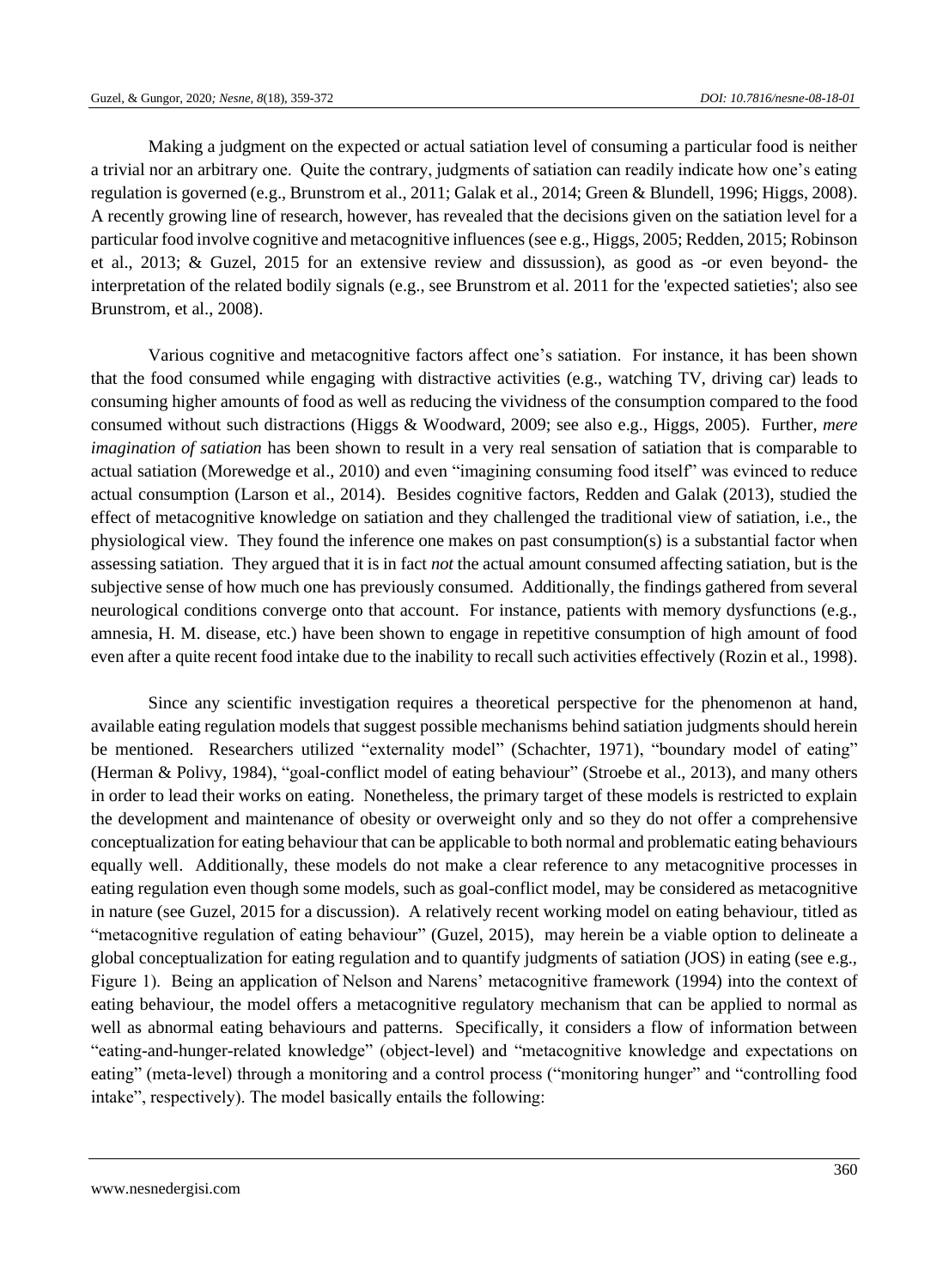"The meta-level involves any meta-knowledge and expectation related to eating and hunger, such as knowledge about previous eating habits, expectations about foods' satiety and/or sensory stimulations, etc. This level … is presumed to affect the food intake by controlling the amount as well as the type of food so as to satisfy present hunger level monitored. The result of such regulation, then, can be observed in terms of such as undereating, overeating (discordant JOS), or suitably controlled food intake matching to what hunger level monitored necessitates (concordant JOS) such as by starting, continuing, or ceasing eating. If JOS is explicitly observed and actual food intake is measured it is an observation of JOS-actual. On the other hand, if one makes a prediction on the amount of food imagined or presented, it refers to the observation of JOS-predicted." (Guzel, 2015, p. 934).

Following the above-mentioned working model and its calculation method, we investigated "predicted judgments of satiation" (JOS-predicted) that are made for common lunch foods in a laboratory experiment. Participants were asked to make predictions (i.e., judgments) about the presented foods' satiation with respect to their study-time reported hunger levels. The experiment tested the proposed model as a preliminary investigation and, it retained two main research questions. First, is it the state of hunger or fullness that is conducive to a better cognitive control over predicted JOS? Second, are the states of hunger and fullness simply the polar opposites of a single continuum? As we are aware, none of these questions have been answered from an explicitly metacognitive perspective so far. Murray and Vickers (2009), however, have asked the second question directly and gave a plausible response to that based on a consumer survey. They reported that the typical hunger was described with more biological concepts such as "stomach growls", "emptiness", "loss of energy", etc. whereas the typical fullness was described with more psychological representations such as "satisfaction", "contentment", "focused", etc. They concluded that these descriptions imply that hunger and fullness might not be the polar opposites of a single continuum, rather they might be different constructs. Therefore, the present experiment aimed to reveal whether this counter-intuitive conclusion of Murray and Vickers, which challenges the tacit assumption held so far that these bodily states (hunger vs. fullness) are seemingly polar opposites of the very same construct, could be converged on via quantitative evidence.

#### *Overview of the experiment*

We investigated JOS-predicted for common lunch foods in a laboratory experiment and utilised the measurement technique of Guzel (2015) to quantify the type and the degree of such judgments. The experiment involved the following procedure that allowed us to calculate JOS-predicted. Participants who rated their study-time hunger levels first were presented with various portions of foods on a computer screen and were asked to rate their predicted JOS for each portion (e.g., "Considering your hunger level you have just rated, what would you predict your satiation level would be if you have eaten the whole food presented?"). They made these predictions by imagining various other hunger states as well, such as imagining "extremely hungry", "neither hungry nor full", and "completely satiated" separately even if they had rated their studytime hunger levels with one of those bodily states already.

To reach at the rationale on the quantification method of the JOS that was used in the present experiment, first the model's basic predictions should be highlighted. For instance, as one gets hungrier, the portion sizes should proportionately be larger so as to attain -or predict- complete satiation. That is, the higher one's hunger level is, the larger the portions should be to predict or actually gain a full satiation. On the other hand, as one is fuller in the stomach, the portions to be consumed (on which JOS is predicted) should be gradually smaller in order to gain complete satiation. Following this rationale, the calculation method is based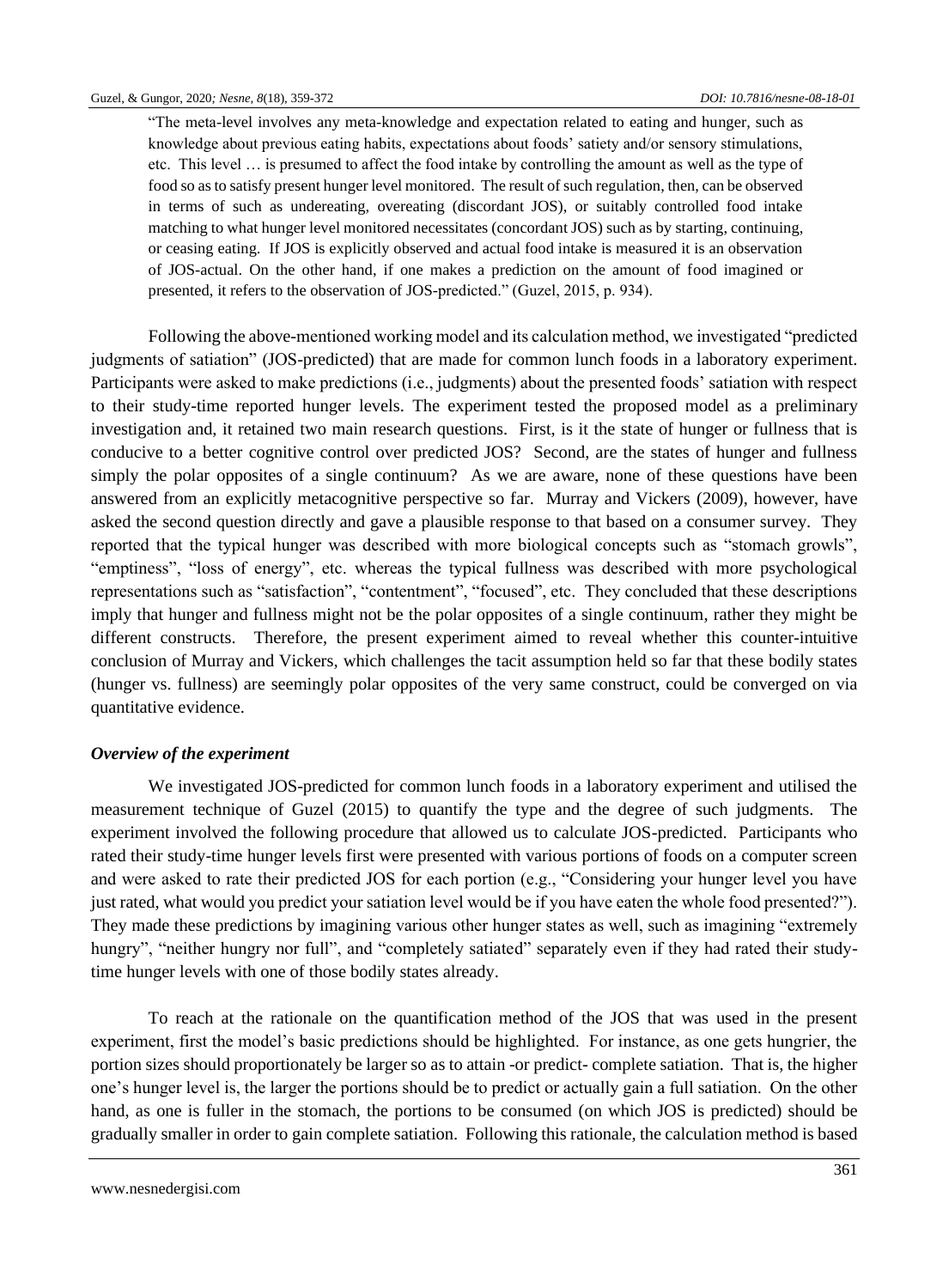on measuring the deviations of the "JOS-observed" scores (i.e., those given by the participants) from the "JOSmatched" ones that are generated as reference scores to imply expectedly perfect matches for any given 'hunger level, portion size, and JOS level' combination. Based on a linearity assumption, for instance, Figure 1 depicts possible "JOS-matched scores" that are generated for each hunger level-portion size-JOS combination where the ratings of each scale (i.e., hunger level, JOS, portion size) vary on "nine-point" interval scale. In short, the calculation subtracts each JOS-observed score of the participant from its very own reference score (i.e., JOS-matched) depicted in Figure 1.



*Figure 1.* All possible judgement of satiation scores (1="not at all"; 5="averagely satiated"; 9="completely satiated") presumed to yield accurate matches with respect to each combination of the subjective (i.e., reported) hunger levels (1="completely hungry"; 5="neither hungry nor full"; 9="completely full") and portion sizes ranging between 1 (portion-1: the smallest portion) and 9 (portion-9: the largest portion) (Guzel, 2015, p. 938).

For instance, consider that one makes a predicted judgment for a medium portion (portion-5) with a JOS level that implies "completely full" (i.e., "9") when she/he rates their reported hunger level with anchor "1" (i.e., "as hungry as a wolf"); see Figure 1. Therefore, the deviation value for this observed prediction is "-4". That is, "JOS-observed  $-$  JOS-matched=5 - 9=-4". This deviation score ("-4"), as a result, yields both the type of the observed judgment (i.e., an undereating judgment) as well as the degree of it (4 interval point deviation from the matching one). It is an undereating prediction since it was expected that when one is hungry (hunger level= "1") then they should report a prediction of a medium level JOS (JOS level= "5") for this medium-sized portion; however, this case predicts a higher level of satiation (JOS-observed= "9") if they consumed the whole food presented. As a result, this case is far above what it is expected (i.e., JOS-matched). To summarize, the sign of any deviance calculated ("-" or "+") depicts whether the observed judgment produces either an undereating or an overeating prediction ('-' & '+' signs, respectively). Should there be no deviations at all (i.e., JOS-predicted – JOS-matched= '0'), then the observed judgment implies a perfect control. It is also inferred that the more the observed scores disperse further away from the JOS-matched ones (e.g., as the value of the subtraction increases), the higher the degree of such discordant predictions; see Figure 1 (also see Guzel, 2015 for detailed review of the model and the suggested method).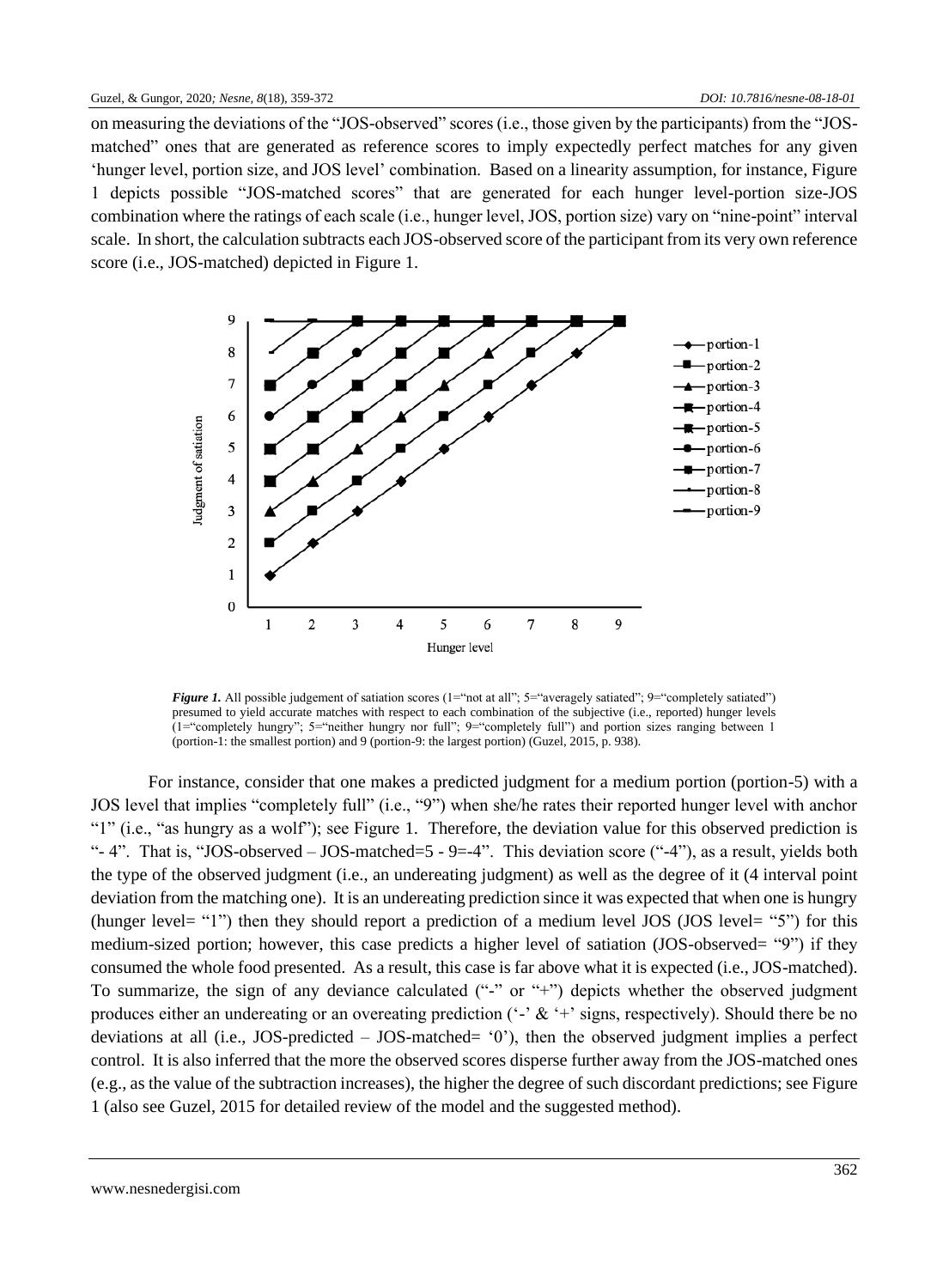The experiment used a 3(group: hungry, neither hungry nor full, full) x 3(portion size category: small, medium, large) x 2(how judgments made: based on reported vs. imagined bodily states) mixed factorial design where group variable was between, and portion size category and how judgments were made were within subject variables. The dependent variable was the degree of JOS types, concordant and discordant (i.e., undereating & overeating predictions). Two hypotheses were tested in this experiment. Firstly, the group of participants who report their study-time bodily state as hungry (hungry-group) was expected to have a lower concordance (i.e., % of "0" deviations out of the total number of observations) than those who report their study-time bodily state as full in the stomach (full-group). We predicted this in the light of existing evidence. For instance, it has been shown that food deprivation results in impairments in inhibitory control and processing food-related cues, which in turn, results in poorer performance on mental tasks (e.g., Loeber et al., 2013). Evidence revealing that the starvation diets generally end up with failure also seems compatible with this hypothesis (see e.g., Polivy & Herman, 1985; Stirling & Yeomans, 2004; Stroebe et al., 2013; Veltkamp et al., 2008). Secondly, providing Murray and Vickers' (2009) conclusion is valid, then imagining extreme hunger and complete fullness would result in different patterns when hungry and full-groups are compared in terms of their imagination abilities (i.e., generating mental representations of being in different bodily states). In other words, imagining "extreme fullness" would result in dissimilar JOS patterns between hungry and fullgroups if representation of hunger requires more biological signals (note that unlike full group of participants, hungry group should expectedly have such signals already). On the contrary, imagining "complete fullness" would yield comparable JOS patterns regardless of the participants' reported bodily states, providing that imagining fullness would require evoking the related psychological mental representations instead of biologically related ones and so, the present bodily signals already existing for hungry-group might not be an obstacle to imagining fullness as successfully as the full-group would.

## **Participants**

#### **Method**

Two-hundred-and-sixteen undergraduate students of a private university in Izmir were recruited for the experiment in exchange for course credits. Four participants did not wish to report their ages; therefore, mean replacement technique was applied to these cases in calculating the mean age of the sample. The descriptive statistics showed a fairly normal distribution in terms of participants' reported hunger level  $(M=5.16, SD=1.73, Sk=.08, \beta^2=.31)$ . Hunger level was not experimentally manipulated by, for instance, depriving participants for food intake for a particular duration of time. Therefore, the participants were clustered into three hunger-level groups after the data was collected on the basis of their study-time actual hunger levels: hungry-, neither-hungry-nor-full, and full-groups. A 9-point interval scale was used to assess hunger levels of the participants. The hungry group consisted of those who rated their hunger levels as below 5 (i.e., 1="kurt gibi açım [as hungry as a wolf]", 2= "çok açım [very hungry]", 3="açım [hungry]", 4="biraz açım [slightly hungry]"). Ratings above the medium level of 5 were clustered into the full group (i.e., 6="biraz tokum [slightly full]"; 7="tokum [full]", 8="çok tokum [so much full]", & 9="tıka basa tokum [as full as a tick]"). Therefore, neither-hungry-nor-full group involved those who rated their study time hunger level only with the medium anchor "5" (i.e., "neither hungry nor full") (n=44;  $M=5.00$ ). Table 1 displays the participant characteristics in each group.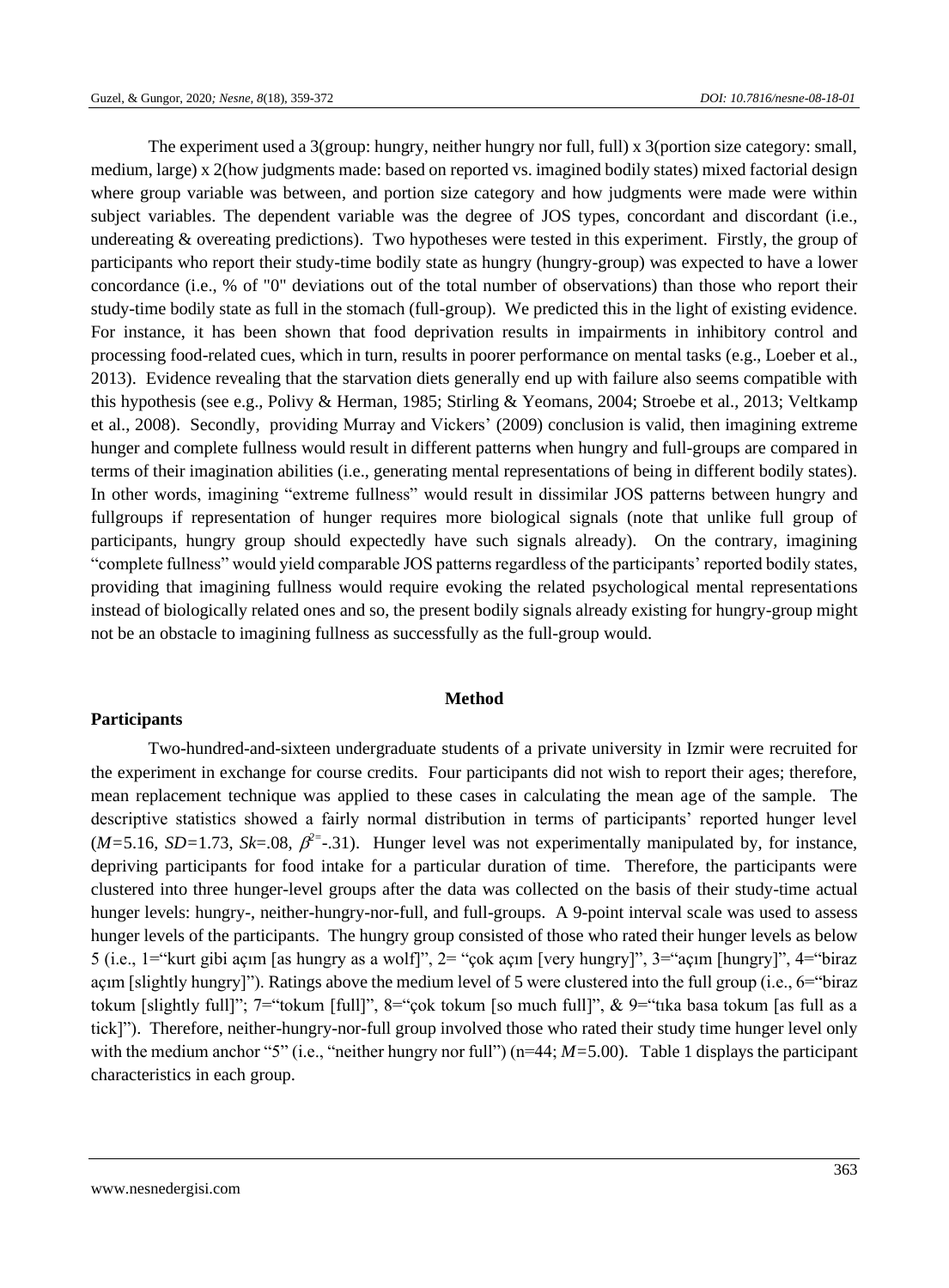Table 1

| <i>funf froit that</i> . <i>I</i> | as nangi yasa won | completely juli in siomuch |              |                 |
|-----------------------------------|-------------------|----------------------------|--------------|-----------------|
| Groups                            | Gender( $f/m^*$ ) | Age                        | $BMI**$      | Reported hunger |
| Hungry                            | 45/43             | 20.3(1.70)                 | 21.86 (3.44) | 3.52(0.86)      |
| Normal***                         | 20/24             | 22.12(3.36)                | 22.12(3.36)  | 5.00(0.00)      |
| Full                              | 46/38             | 20.70 (5.39)               | 23.46 (4.40) | 6.98(0.89)      |

*Participant Characteristics (N=216) in Each Study-Time-Hunger-Level Categories (i.e., groups: hungry, neither hungry nor full, full) (note that: 1="as hungry as a wolf", 9="completely full in stomach")*

*Note.* \* f/m=female/male. \*\*BMI= body mass index. \*\*\* The participants who reported their study time hunger level on a 9-point Likert type as "neither-hungry nor full (5)" only. Standard deviations are shown in parentheses.

## **Measurements**

*Presentation material:* A relatively medium-scale survey was conducted to determine which food items were to be presented. Our project team listed 32 common Turkish lunch foods that were expected to vary in terms of liking. In two parallel classroom sessions, 94 undergraduate students (69 females, 25 males; Age: *M=*20.28, *SD*=1.19) rated each of the foods on a five-point likert-scale in terms of how much they like them (1="not at all", 5="a lot"). Based on their mean scores, nine of the foods were selected to be the presentation material, and those foods, which were later tagged as "food-1", "food-2", and so on, constructed three food categories: "the most-liked", "the averagely-liked", and "the least-liked" foods (*M=*4.53, *SD=*0.77; *M=*3.74, *SD=*1.1; *M=*2.49, *SD=*1.37, respectively). Table 2 displays the food list and the selected foods.

Table 2

*The liking levels of the foods listed in the pilot study (N=94) and those selected for the actual study*

| N <sub>0</sub> | Foods                                        | $\boldsymbol{M}$ | Mdn. | S    |
|----------------|----------------------------------------------|------------------|------|------|
| 1              | kereviz yemeği (celery)                      | 2,06             | 2,00 | 1,26 |
| $\mathfrak{2}$ | kapuska (cabbage stew)                       | 2,16             | 2,00 | 1,25 |
| 3              | karnabahar yemeği (cauliflower)*             | 2,63             | 3,00 | 1,34 |
| 4              | pirasa yemeği (leek)*                        | 2,78             | 3,00 | 1,50 |
| 5              | arnavut cigeri (spiced mutton liver)         | 2,89             | 3,00 | 1,53 |
| 6              | kabak yemeği (courgette) *                   | 2,97             | 3,00 | 1,42 |
| 7              | bamya yemeği (okra)                          | 3,10             | 3,00 | 1,41 |
| 8              | ispanak yemeği (spinach)                     | 3,24             | 3,00 | 1,25 |
| 9              | musakka( <i>mousaka</i> )                    | 3,49             | 4,00 | 1,37 |
| 10             | kuru fasulye (white beans)**                 | 3,60             | 4,00 | 1,22 |
| 11             | omlet (omelettes)                            | 3,78             | 4,00 | 1,01 |
| 12             | pilav (pilaf/rice)**                         | 3,81             | 4,00 | 1,10 |
| 13             | kolböreği (rolled pastry)**                  | 3,82             | 4,00 | 0,97 |
| 14             | taze fasulye yemeği (green beans)            | 3,90             | 4,00 | 1,11 |
| 15             | tavuklu salata (Caesar salad)                | 3,94             | 4,00 | 1,04 |
| 16             | patates salatası (potato salad)              | 4,11             | 4,00 | 0,91 |
| 17             | izgara balik (grilled fish)                  | 4,12             | 5,00 | 1,21 |
| 18             | bezelye yemeği (peas)                        | 4,12             | 4,00 | 3,20 |
| 19             | çiğ köfte (steak tartar a la turca)          | 4,13             | 4,00 | 0.99 |
| 20             | kuru fasulye & pilav (white beans with rice) | 4,16             | 4,00 | 0,86 |
| 21             | gözleme (Turkish pancake)                    | 4,18             | 4,00 | 0,84 |
| 22             | su böreği (water heurek)                     | 4,19             | 4,00 | 0.83 |
| 23             | kisir (bulgur salad)                         | 4,26             | 5,00 | 1,08 |
| 24             | pizza (pizza)                                | 4,26             | 5,00 | 1,02 |
| 25             | pide (pita with minced meat)                 | 4,31             | 4,50 | 0,84 |
| 26             | makarna (pasta)                              | 4,35             | 4,00 | 0,67 |
| 27             | mantı (Turkish ravioli)                      | 4,35             | 5,00 | 0.98 |
| 28             | izgara tavuk (grilled chicken)               | 4,36             | 5,00 | 0,99 |
| 29             | lahmacun (thin pizza with spicy meat)        | 4,41             | 5,00 | 0.89 |
| 30             | yaprak sarması (stuffed vine leaves)***      | 4,54             | 5,00 | 0,79 |
| 31             | patates kizartması (French fries)***         | 4,60             | 5,00 | 0,72 |
| 32             | 1zgara köfte (grilled meatball)***           | 4,63             | 5,00 | 0,72 |

*Note.* \* The least liked foods category. \*\* Averagely liked foods category. \*\*\* The most liked foods category.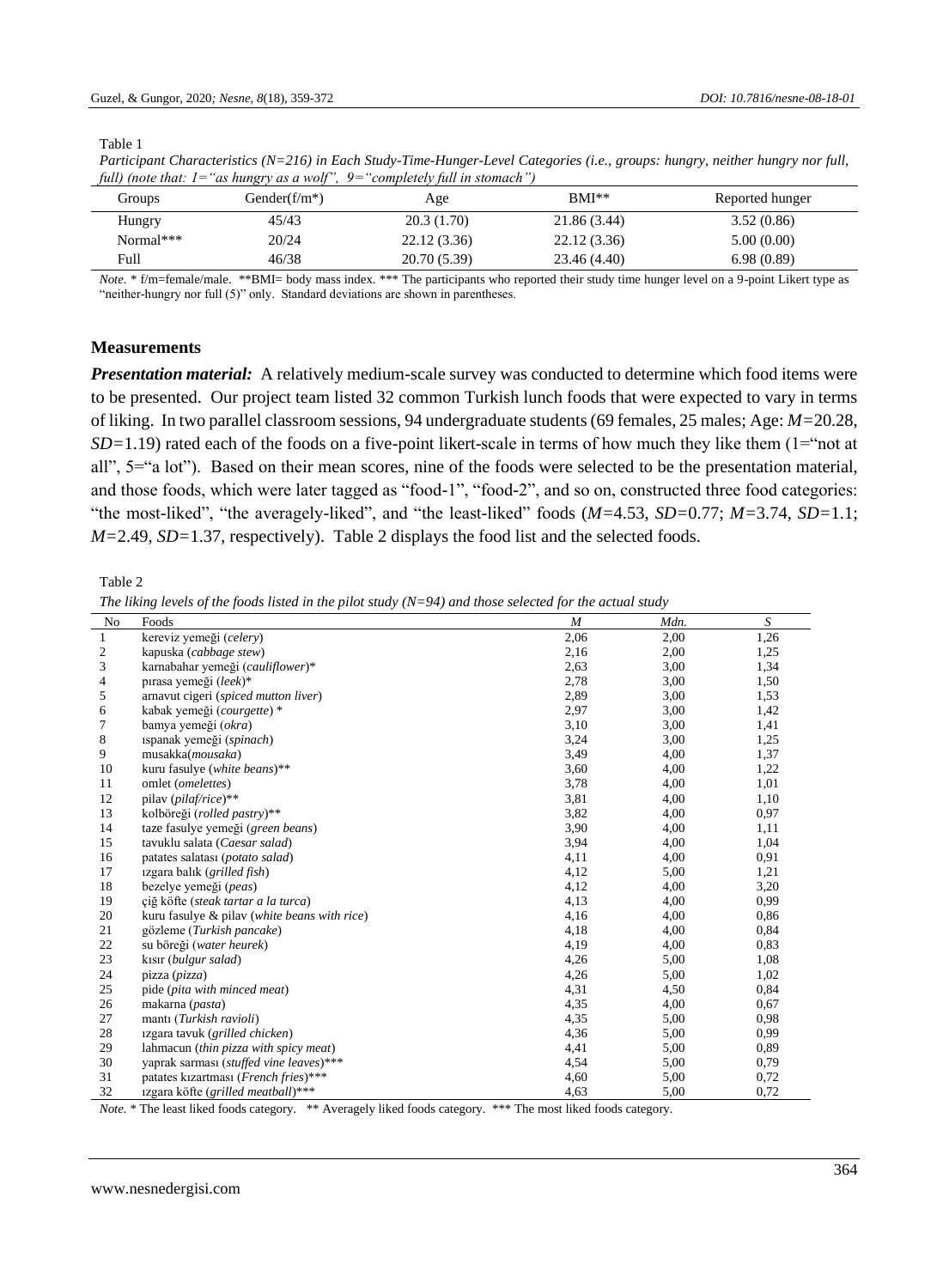After a catering company cooked the foods traditionally, nine portions of each food were prepared and their photos were shot (i.e., 9 [food type] x 9 [portion size]). The photos were taken by a Fujifilm FinePix S1500 10 MP digital camera in a home environment. The angle and the distance of the camera were arranged in a way that the view was as from the eyes of an average-height person who is about to have lunch on a kitchen table. The foods were dished on a white, standard-size lunch plate that is placed on a black antireflecting background. The plates were accompanied with a fork on the left and a knife over a folded napkin on the right, and with a water-filled medium size tumbler at the top right of the plates. The portions were created by using a standard medium-size serving spoon and the smallest portion ("portion-1") contained one serving-spoon of the food to be captured and "portion-2" contained two spoons of the food, and so on. Whilst creating the portions starting from portion-1 to portion-9 and then taking the photos at this gradually increasing portion size, each added serving was placed right next to the previous one without leaving any noticeable distance in between. Since how appealing the food looks might be a confounding factor, none of the photos were retouched by any photo correction technique.

*Demographic Questions Form***:** The form consisted of demographic questions, i.e., age, gender, and socioeconomic status, and also involved the items measuring the level of satisfaction that participants have on their current body shape, weight, and several body parts (i.e., face, arms, legs, hips, and waist). Participants rated these items (e.g., "I am satisfied with my current weight") on a five-point Likert-type scale (1="not at all",  $5="a$  lot").

## *Data Collection Procedure*

The Ethics Board of Scientific Research approved the study prior to data collection. Participants signed a written informed consent form before the experiment and they took part in the study voluntarily. They were given 3-point course credits for their participation. Each participant was tested individually in a quiet and dim-lit psychology laboratory.

Participants were first measured in terms of their weight in kilograms and height in centimetres. This procedure allowed us to measure their body mass indexes (BMI). The experimental phase started right after they filled in the demographic form on the test table. The photos were presented on a 21-inch iMac computer, which also recorded the responses electronically. Necessary scripts were written on Java Runtime Environment software program. The program selected a photo randomly from the photo pool, which involved 81 food photos in total (9 [food type] x 9 [portion size]), then, it presented this photo in the first order (say, portion-3 of food-8). It continued selecting any remaining food type (e.g., food-6) and a remaining portion size randomly (e.g., portion-5). Then, it presented this photo in the second order (in this example it is "portion-5 of food-6"). The program showed the last unselected food and last remaining portion size in the ninth order. The program ensured that each participant responded to totally nine food photos in a completely randomized order, and none of the photos contained the same food and the same portion size twice throughout each testing session.

During the experimental phase, each participant rated their hunger level on a nine-point likert-scale (1="extremely hungry"; 9="completely full") just before giving JOS ratings. Then, they saw the food photos on the computer screen sequentially and were asked to respond to the following question for each food: "Considering the hunger level you have just reported (e.g., "very hungry  $[2]$ "), how much do you think you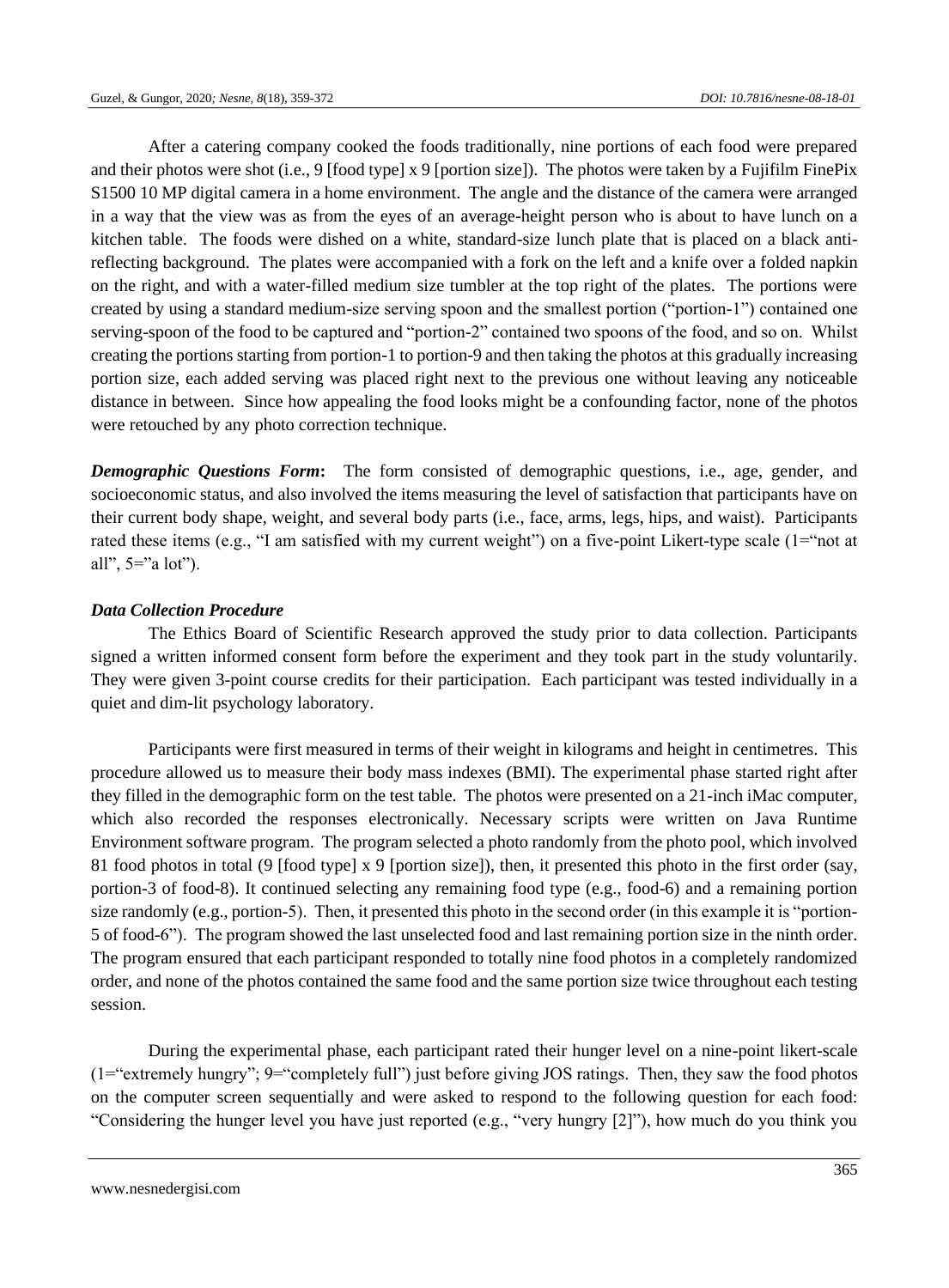would feel satiated if you had eaten the whole food presented?" (1="not at all"; 9="completely"). This question was rated three more times for each photo where participants made judgments via imagining other hunger states, i.e., "extremely hungry", "neither hungry nor full", and "completely full". The additional instruction was as follows: "Imagine that you were "extremely hungry (1)", how much do you think you would feel satiated if you have eaten the whole food presented?". Each participant responded to these additional questions even if they had already reported their study-time hunger level with one of these levels (i.e., "1", "5", or "9"). They also reported how much they like the presented food on a nine-point Likert-type scale  $(1="text{iv})$  at all";  $9="text{v})$ . Right after they completed their responses to the last food, the participants rated their hunger levels once more, just like they did in the beginning of the experiment. Participants were then taken to the section of the laboratory where they filled in the demographic questions form upon their arrival. They were given a written debriefing form and their possible queries were responded before they left the laboratory. Being a self-paced one, the study lasted between 40–60 minutes to complete.

## **Results**

Since the primary interest of the study focuses on the hunger and full bodily states mainly and for brevity in the analyses, the following analyses were run between only hungry-group and full-group excluding neither hungry nor full (i.e., normal) group and excluding the medium-size portion category (please see footnote 1 for the multivariate analysis of covariance [MANCOVA] results where all available groups were compared on the dependant variables analysed in the following sections).

## *Concordant JOS*

An independent samples t-test analysis was conducted to test the effect of "reported hunger level" on concordant-JOS percentage of no divergent observations out of the total number of judgments. Results revealed that hungry-group yielded significantly lower percentage of concordant-JOS scores (*M=*25.95%, *SD=*15.71) compared to full-group (*M=*44.88%, *SD=*25.66, *t*(136,35)=-5.800, *p*<.001). A further analysis was conducted between groups with respect to the portion size as well. Portions were categorised into two: small vs. large portions. The small-portions category involved the portion 1, 2, and 3, and the larger-portions category was composed of portion 7, 8, and 9. The results also showed the full-group yielded higher percentage of concordant judgments for both small and large portions compared to hungry-group (*Msmall=*27.38%, *SD*=25.43; *Msmall=*14.02%, *SD=*25.63, respectively; *t*(170)= 3.431, *p<.*01; *Mlarge*=57.94%, *SD*=36.99; *Mlarge=*45.46%, *SD=*34.72, respectively; *t*(170)=2.279, *p<*.05); see Figure 2. This result confirmed the expectation that a lower cognitive control over food intake seems to emerge amongst those who were hungry rather than those who were full and this was observed regardless of the portion size. Further t-test analyses revealed that the hungry and full groups did not differ from each other in terms of concordant-JOS either when they imagined being "extremely hungry" (*M=*18.05%, *SD=*12.06; *M=*16.66%, *SD=*12.01, respectively) or when they imagined being "completely full" and made their JOS accordingly (*M=*65.90%, *SD=*31.01; *M=*69.71%, *SD=*31.25, respectively).

The above-mentioned pattern may seem contradictory to the expectation that hunger and fullness might be different constructs. However, a deeper analysis let the supporting evidence come to surface. That is, "providing any difference in imagination ability exists between the groups", full-group should have lower concordant-JOS than hungry-group particularly for "smaller portions" than for "larger portions" due to the following possibility. Full-group might have given higher JOS ratings (i.e., they think they could satiate better)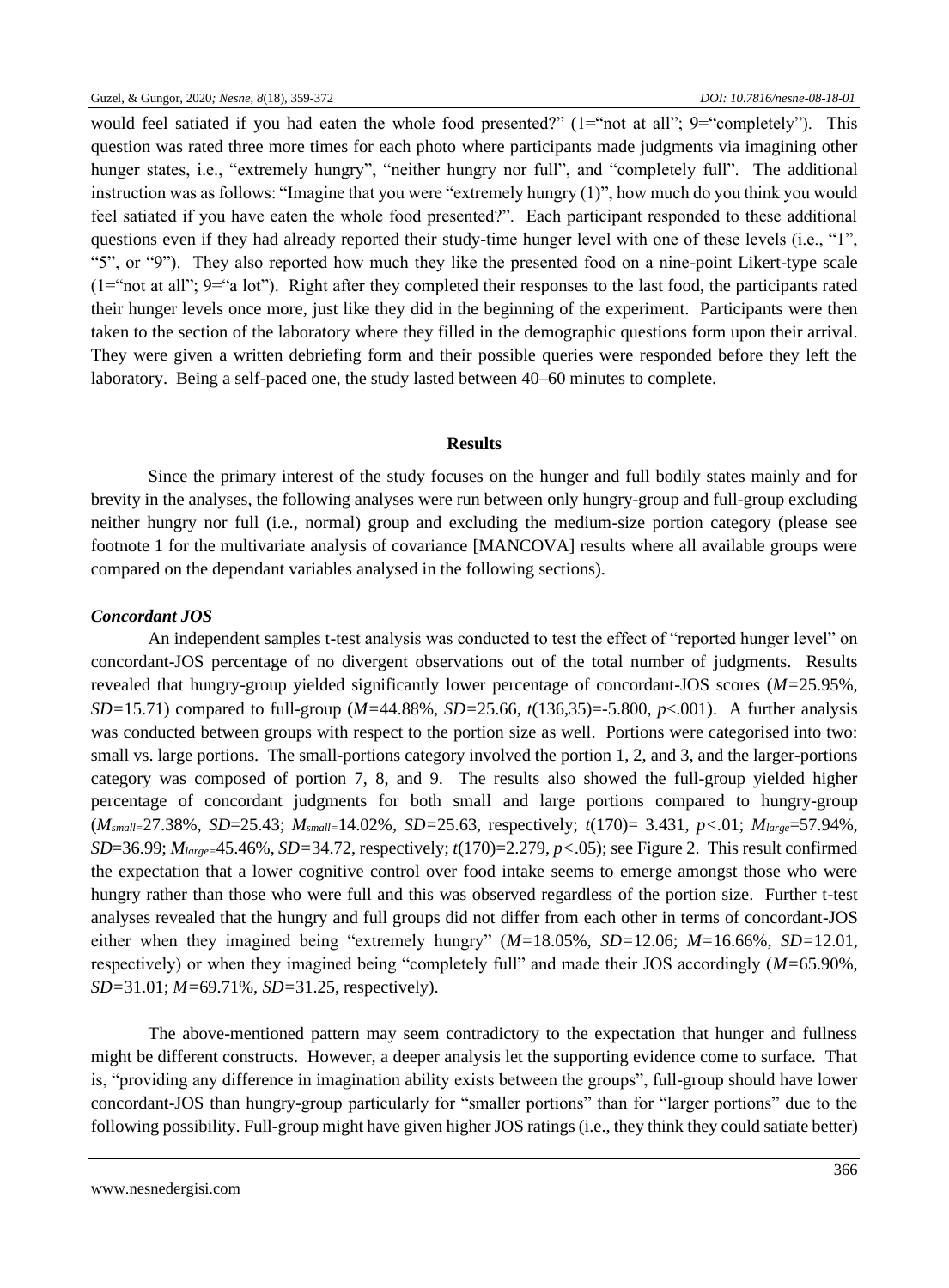

*Figure 2.* Means of predicted concordant-JOS scores that are gathered with respect to portion size categories (small vs. large) when the groups (hungry vs. full-groups) made their judgments in terms of their actual hunger level and when they imagined various hunger levels (extremely hungry vs completely full).

than hungry-group regardless of the portion sizes if they were still considering their actual bodily state (i.e., full in stomach) despite that they were asked to imagine extreme hunger. In other words, if full-group could not have imagined "extreme hunger" as successfully as the hungry-group, then they must have reported their JOS most likely based on their study-time bodily state so that they must have judged even the small portions with higher satiation ratings compared to hungry-group. To reveal whether this expectation was valid, concordant-JOS scores that were obtained for small and large-portion categories were compared between groups. When "extreme hunger" was imagined, full-group was found to have significantly lower percentage of concordant-JOS for small portions (*M=*11.45%, *SD=*22.39) than hungry-group (23.11%; *t*(170)=-2.764, *p=.*006), but not for large portions (*M=*21.59%, *SD=*24.26; *M=*26.98, *SD=*26.11, respectively). Additionally, the groups did not differ in terms of concordant-JOS for any portion size categories when "complete fullness" was imagined. The reason behind such patterns was that full-group had significantly higher ratings (i.e., predicting better satiation) only for small portions compared to the hungry-group when "extreme hunger" was imagined (*t*(170) = 4.738, *p*<.001). When "complete fullness" was imagined, however, JOS ratings differed between groups for neither small nor large portions. These further analyses showed that those who were full could *not* imagine "extreme hunger" as those who reported being hungry, particularly for small portions whereas hungry participants could imagine "complete fullness" just like full participants did no matter what the size of the portions were.

## **Discordant JOS**

## *Undereating judgments*

Separate independent sample t-tests were run to test the effect of hunger level on undereating scores. The results revealed that, when actual (i.e., reported) hunger level was considered, full-group had a lower level of undereating predictions (M=-1.41, SD=.49) compared to hungry-group (M=-2.19, SD=.92, t(111,98)=-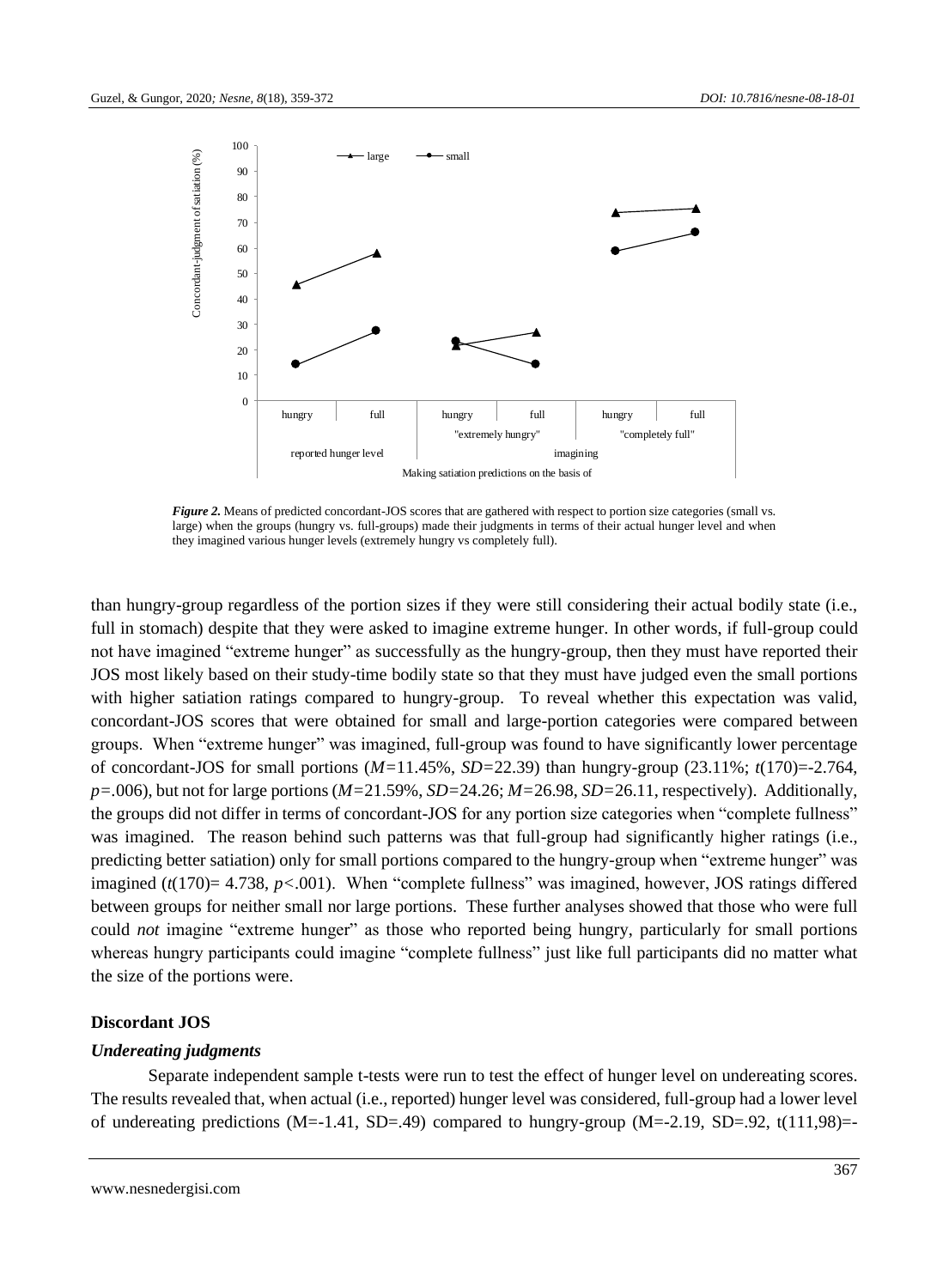5.868, p<.001). This result seems valid since the calculation method inevitably results in gradually higher degree of undereating predictions (rather than overeating ones) as the reported hunger level is rated away from the state of being completely full in the stomach (see Figure 1). When extreme hunger was imagined, hungrygroup yielded lower level of undereating predictions than full-group  $(M=-2.68, SD=.93; M=-3.02, SD=.88$ , respectively,  $t(160)=2.438$ ,  $p < .01$ ). This evidence was in line with the expectation that when individuals are full and asked to imagine extreme hunger, they would yield significantly different undereating scores compared to those who reported being full due to predicting better satiation -particularly for small portionseven though they were asked to imagine extreme hunger. Lastly, note that the calculation method cannot yield any undereating scores when participants are asked to imagine complete fullness (see Figure 3).



*Figure 3.* Means of reported satiation ratings (1="not at all", 9="completely satiated") with respect to portion size categories (small vs. large) when the groups (hungry vs. full) made their judgments considering their reported hunger level and whilst imagining various bodily states (extremely hungry vs. completely full).

## *Overeating judgments*

After comparing the scores of reported hunger states, no differences were found between hungrygroup and full-group of participants in their overeating judgements (*M=*1.41, *SD=*1.12; *M=*1.46, *SD=*1.39, respectively,  $t \leq 1$ ). Additionally, the groups did not differ from each other when the states of "extreme hunger" was imagined ( $M=2.52$ ,  $SD=1.19$ ;  $M=2.46$ ,  $SD=1.02$ , respectively,  $t<1$ ), and when "complete fullness" was imagined (*M=*4.52, *SD=*2.32; *M=*4.02, *SD=*2.21, respectively, *t*(126)=1.255, *p*>.05). The obtained patterns might seem contrary to the expectation; however, finding different overeating scores in full-group when they imagined "extreme hunger" compared to, for instance, hungry-group is "not" plausible providing that the groups had already differed in terms of undereating scores when imagination was enforced (see the results obtained for undereating predictions).

Overall, the results on discordant-JOS scores, particularly those of the undereating patterns, also imply that there emerges a variation on imagination ability between those who reported being hungry and those who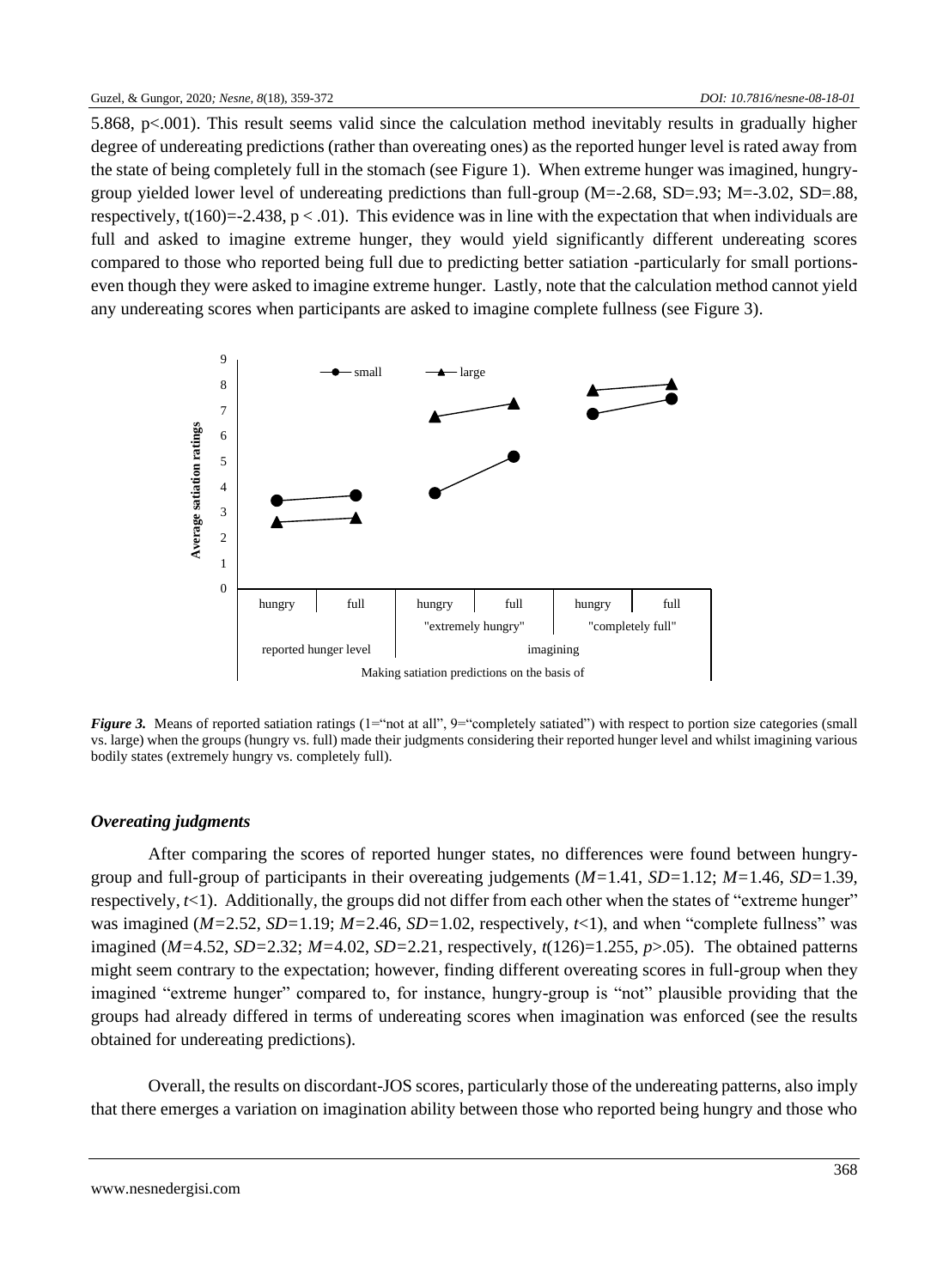reported being full when they are asked to imagine extreme hunger. Conversely, it seems plausible for hungry individuals to imagine complete fullness just like those who are already full.<sup>3</sup>

#### **Discussion**

Bearing the expectation that the findings could answer some critical questions on eating behaviour, we tested the metacognitive regulation approach of Guzel (2015) in a laboratory experiment and quantified the types and degrees of "predicted judgments of satiation" for common lunch foods amongst different hunger states. First, the results revealed that being hungry rather than full seems to have an adverse effect on having a good command over making predictions about satiation. This conclusion, indexed with a lower percentage of concordant-JOS scores in hungry than full-group, seems compatible with the previous works. For instance, it has been evinced that hunger, but not fullness, induces an approach bias and it is a state that is much associated with response inhibition in humans (e.g., Loeber et al., 2013; also see e.g., Seibt et al., 2007; Veltkamp et al., 2008 for the effects of food deprivation or thristiness on behavior). Also, the research on food deprivation showed that hunger results in poorer performance on various mental tasks as compared to being full (e.g., Loeber et al., 2012). Though this finding seems compatible with previous evidence, one might, approach it with caution. For instance, a plausible response bias (e.g., rating any portion size as completely satiatory) might be advantageous for those who report themselves as completely full whereas those hungrier participants should arrange their JOS with respect to each portion in order to yield a concordant score. However, the probability of yielding the same percentage of concordant-JOS is exactly same for every single participant who rates their bodily states with any of the hunger levels (e.g., see Figure 1). Despite that, fullgroup of participants in the present study ended up with obtaining higher percentage for concordant-JOS scores although they had the same probability of not obtaining so (please also note that a possible response bias advantage can be valid 'only' for those who report their hunger level with the highest level of fullness [i.e., 9="completely full"]). Therefore, further research is needed to reveal whether any response bias emerges with respect to varying degrees of hunger. Whilst interpreting the results of these prospective experiments, however, it should be considered that responding with higher JOS ratings for full-groups is in fact what it is already expected. Therefore, the future research may answer this query via showing, for instance, whether a sample of chronic dieters or restricted eaters differs substantially from a sample of normal eaters in terms of this possible bias. In other words, providing that a sample of restricted eaters who report their states as already full rates significantly higher number of any portions with the highest JOS rating available than the group of normal eaters who report being full and asked to make judgments accordingly, then, this pattern would "not" imply a response bias rather it would mean a healthy judging amongst the normal eaters, just like those observed in the present experiment.

Second yet more critically, the results revealed that there emerges a difference in imagination ability of hunger and fullness depending on the reported bodily state of the individual. As was concluded by Murray and Vickers (2009), typical hunger seems to be more of a biological construct whereas typical fullness seems to be linked to a psychological representation so that these states may not be tapping into the very same construct. Based on the predicted JOS patterns, we also suspect that fullness and hunger might not be the two

<sup>&</sup>lt;sup>3</sup> A one-way MANCOVA, where the independent variable was hunger-state categories (i.e., groups: hungry, neither hungry nor full, and full groups) and body mass index (BMI) was controlled for, was also conducted on the following dependent variables (DVs): concordant and discordant judgments (under- and overeating predictions) made when participants considered their actual study-time hunger<br>levels and imagined other group variable only on the following DVs: concordant and undereating judgments that made when actual hunger state was considered ( $F(2, 64) = 5.618$ ,  $p = .005$ ,  $p^2 = .15$ ;  $F(2, 64) = 6,171$ ,  $p = .004$ ,  $\eta^2 = .16$ , respectively). Post-hoc comparisons showed full-group obtained higher concordant JOS percentage (*M*=52.6, *SE*=3.3) than hungry- and neither hungry nor full groups, where the latest two had comparable percentages (M=39.2, SE=2.6 & M=39.5, SE=3.3, respectively). Again, full-group had significantly a lower degree of under-eating predictions (M=-1.42, SE=.18) than the hungry-group (M=-2.23, SE=.20) when neither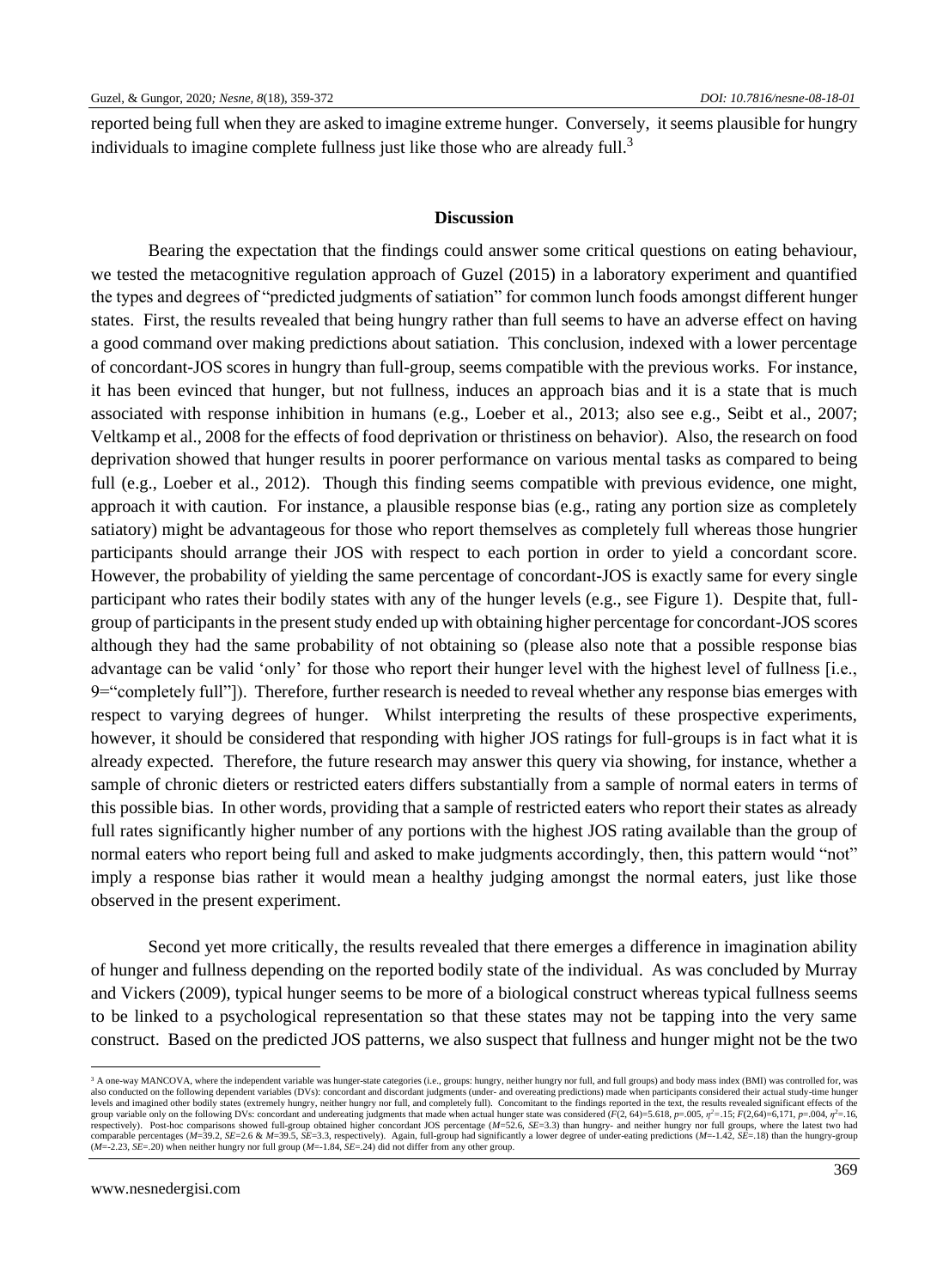extremes of a single continuum. This implication, which is fairly counter-intuitive, comes about as a preliminary quantitative evidence that converges with the conclusion of Murray and Vickers (2009). The participants who were full in the present study could not imagine extreme hunger as those who reported being hungry due to the possibility that this mental representation (i.e., hunger) plausibly requires sensing a relevant biological signal to evoke a better imagination of this sensation. Conversely, the state of hunger does not seem to be a critical obstacle to imagine complete fullness as successfully as those who are already full, most probably due to the nature of its mental representation. Further, the patterns emerged in the current experiment are compatible with many previous findings that suggest, for instance, the mere imagination of satiation results in a very real satiation sensation that is not substantially different than actual satiation (Larson et al., 2014). Even imagining consuming food results in a heightened feeling of satiation (Morewedge et al., 2010), and the actual amount one has consumed does 'not' turn out to be a critical factor affecting satiation rather it is the subjective sense of how much has been consumed (Redden & Galak, 2013).

One might, however, wonder whether the difference found in the imagination ability of hunger and fullness might have emerged simply due to the possibility that the groups might have differed in terms of several participant characteristics. The groups, for instance, differed in terms of body mass index (BMI; *t*(170)=2.676, *p<*.01), although they were all within the normal range of BMI scores (according to the criteria set by World Health Organization). Full-group had significantly higher BMI scores (*M=*23.47, *SD=*4.40) than hungry-group (*M=*21.86, *SD=*3.44). We, on the contrary, do not consider this BMI difference as a critical factor to influence imagination ability, and we even interpret this incomparability as something that renders the findings on the imagination ability patterns more entrenched (also note that results revealed the same patterns when BMI was controlled for; see footnote 1). That is, had there been no such difficulty in imagining extreme hunger amongst full-group, conceivably the participants who were full must have had "even lower" JOS ratings whilst imagining extreme hunger since they had higher BMI scores than hungry-group so that reasonably necessitate larger portions for satiation. The results, however, revealed exactly the opposite, which render the implication even more sound: Although they had higher BMI scores, full-group judged small portions with better satiation ratings than hungry group (despite that they presumably would need larger portions for a better satiation) let alone yielding lower or even comparable JOS ratings just like hungry group did.

Of the quantification method, we suggest that the prospective research may consider whether similar results would be gathered when the scales vary between different intervals other than a 9-point one. It should, however, be considered that a 2-point scaling, for instance, eliminates the linearity assumption and renders hunger state, portion size, and JOS level be ordinal scales (i.e., 'hungry' vs. 'full', 'small' vs 'large' portions, and 'not at all satiation' vs. 'complete satiation') so that it loses the ability to quantify the 'degree' of discordant JOS scores and reveals only the direction of judgments categorically, such as it is either an under or an overeating prediction.

To summarize, we believe that conceptualizing eating behaviour and judgment of satiation from a metacognition perspective seems to be a prolific research venue. It may potentially drive and answer various research questions particularly for problematic eating behaviours when any prospective manipulations are made with respect to the cases at interest, such as chronic dieters, those diagnosed with anorexia, bulimia, or orthorexia nervosas, night eating, or obesity. Future research may also reveal, for instance, which factors are critical to account for under and/or over-eating predictions, or lay out some intervention methods that may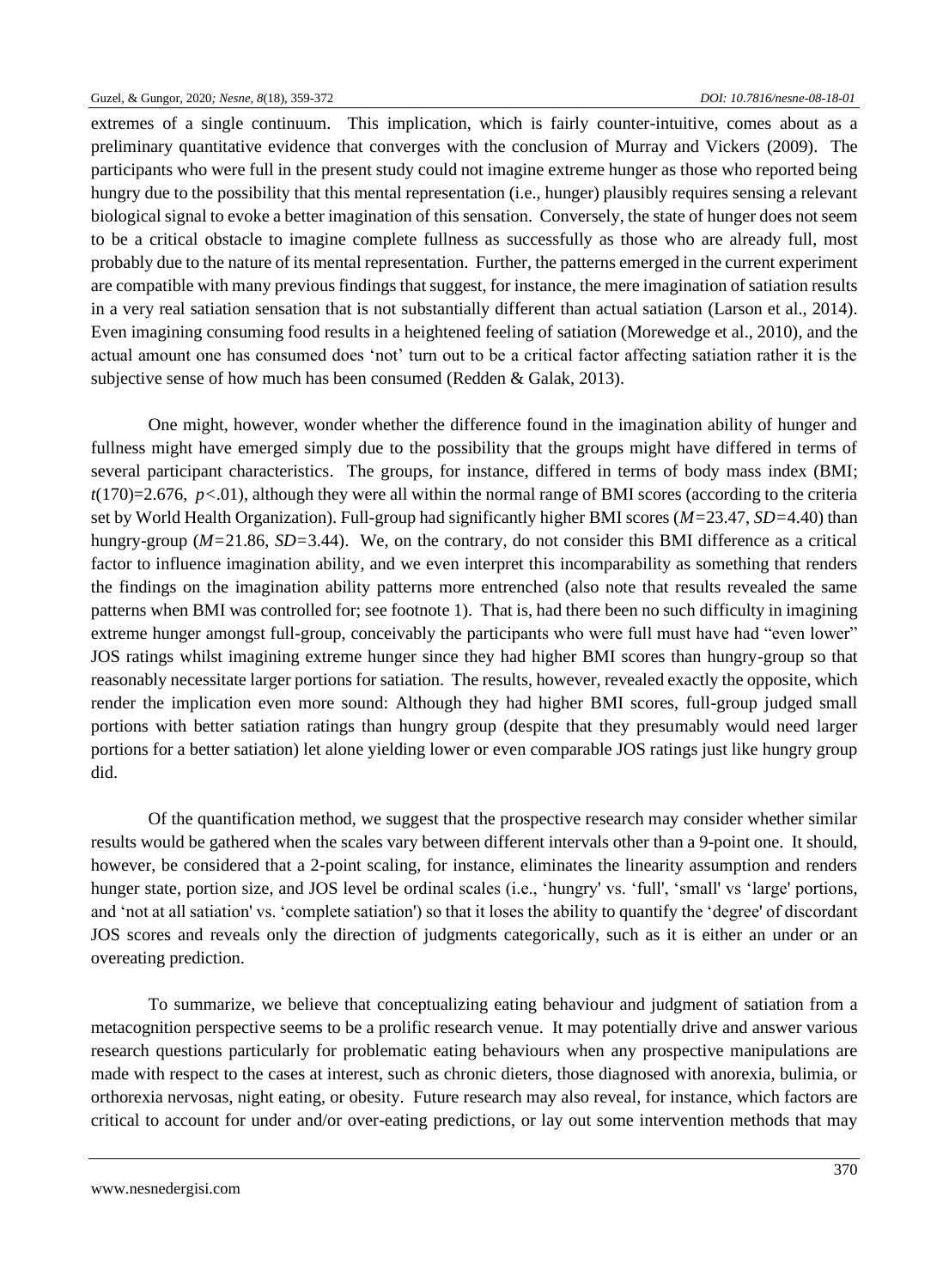eliminate or reduce those discordant predictions. Also, the treatment approaches for eating problems that assume hunger and fullness belong to the same contrast and they are the two ends of a single continuum might need to be revisited.

## **References**

- Brunstrom, J. M., Brown, S., Hinton, E. C., Rogers, P. J., & Fay, S. H. (2011). 'Expected satiety' changes hunger and fullness in the inter-meal interval. *Appetite*, *56*(2), 310–315. https://doi.org/10.1016/j.appet.2011.01.002
- Brunstrom, J. M., Shakeshaft, N. G., & Scott-Samuel, N. E. (2008). Measuring "expected satiety" in a range of common foods using a method of constant stimuli. *Appetite*, *51*(3), 604–614. https://doi.org/10.1016/j.appet.2008.04.017
- Galak, J., Redden, J. P., Yang, Y., & Kyung, E. J. (2014). How perceptions of temporal distance influence satiation. *Journal of Experimental Social Psychology*, *52*, 118–123. https://doi.org/10.1016/j.jesp.2014.01.008
- Green, S. M., & Blundell, J. E. (1996). Subjective and objective indices of the satiating effect of foods. Can people predict how filling a food will be? *European Journal of Clinical Nutrition*, *50*(12), 798–806.
- Guzel, M. A. (2015). A metacognitive regulation approach for judgment of satiation. *Journal of Cognitive Psychology*, *27*(8), 929–943. https://doi.org/10.1080/20445911.2015.1057148
- Herman, C. P., & Polivy, J. (1984). A boundary model for the regulation of eating. *Research Publications - Association for Research in Nervous and Mental Disease*. https://doi.org/10.3928/0048-5713- 19831201-03
- Higgs, S. (2005). Memory and its role in appetite regulation. *Physiology & Behavior*, *85*(1), 67–72. https://doi.org/10.1016/j.physbeh.2005.04.003
- Higgs, Suzanne. (2008). Cognitive influences on food intake: The effects of manipulating memory for recent eating. *Physiology & Behavior*, *94*(5), 734–739. https://doi.org/10.1016/j.physbeh.2008.04.012
- Higgs, Suzanne, & Woodward, M. (2009). Television watching during lunch increases afternoon snack intake of young women. *Appetite*, *52*(1), 39–43. https://doi.org/10.1016/j.appet.2008.07.007
- Larson, J. S., Redden, J. P., & Elder, R. S. (2014). Satiation from sensory simulation: Evaluating foods decreases enjoyment of similar foods. *Journal of Consumer Psychology*, *24*(2), 188–194. https://doi.org/10.1016/j.jcps.2013.09.001
- Loeber, S., Grosshans, M., Korucuoglu, O., Vollmert, C., Vollstädt-Klein, S., Schneider, S., Wiers, R. W., Mann, K., & Kiefer, F. (2012). Impairment of inhibitory control in response to food-associated cues and attentional bias of obese participants and normal-weight controls. *International Journal of Obesity*, *36*(10), 1334–1339. https://doi.org/10.1038/ijo.2011.184
- Loeber, Sabine, Grosshans, M., Herpertz, S., Kiefer, F., & Herpertz, S. C. (2013). Hunger modulates behavioral disinhibition and attention allocation to food-associated cues in normal-weight controls. *Appetite*, *71*, 32–39. https://doi.org/10.1016/j.appet.2013.07.008
- Morewedge, C. K., Huh, Y. E., & Vosgerau, J. (2010). Thought for food: imagined consumption reduces actual consumption. *Science (New York, N.Y.)*, *330*(6010), 1530–1533. https://doi.org/10.1126/science.1195701
- Murray, M., & Vickers, Z. (2009). Consumer views of hunger and fullness. A qualitative approach. *Appetite*, *53*(2), 174–182. https://doi.org/10.1016/j.appet.2009.06.003
- Nelson, T. O., & Narens, L. (1994). Why investigate metacognition? In *Metacognition: Knowing about knowing.* (pp. 1–25). The MIT Press.
- Polivy, J., & Herman, C. P. (1985). Dieting and binging: A causal analysis. *American Psychologist*, *40*(2),